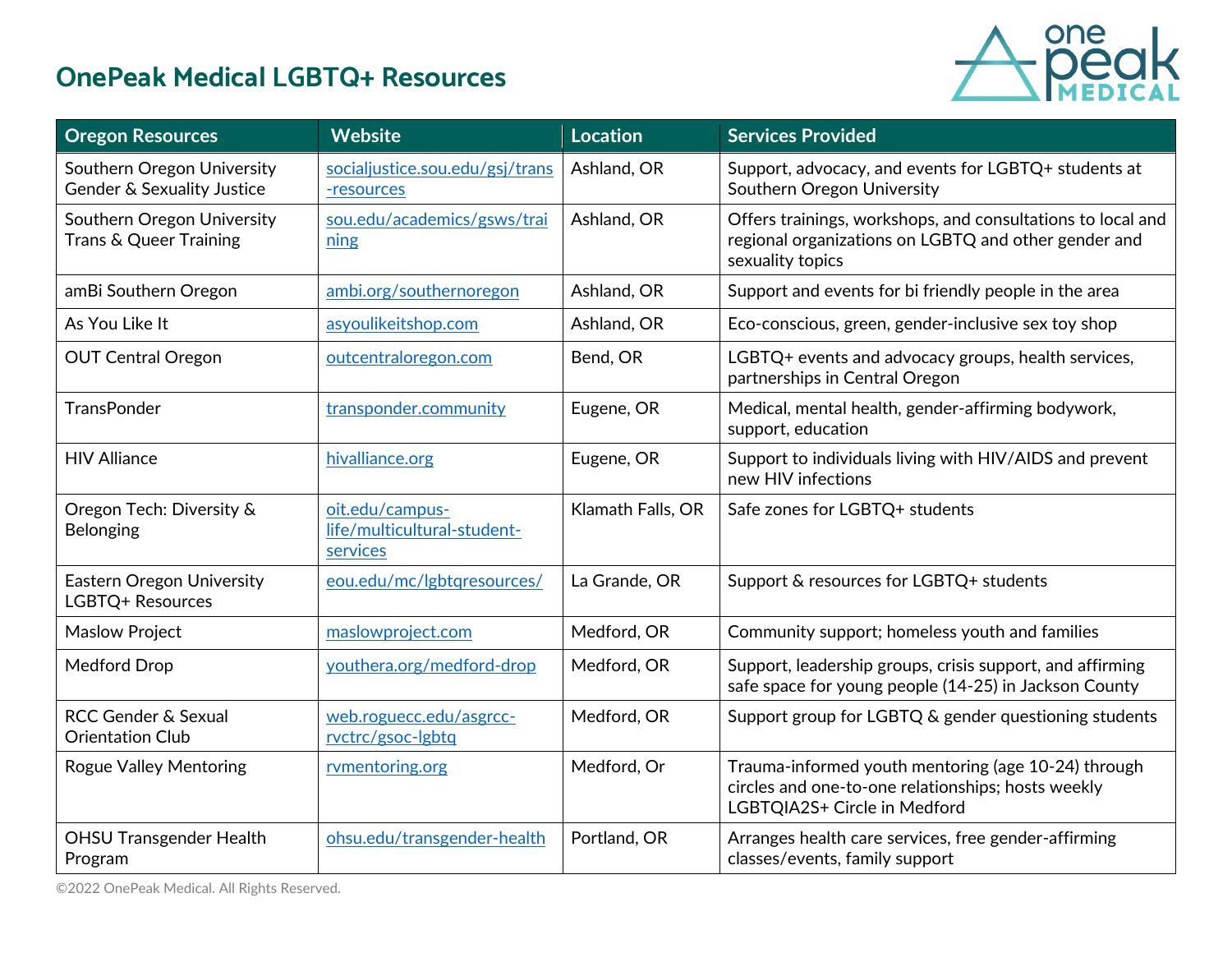

| <b>PFLAG Roseburg</b>                                     | pflag.org/chapter/pflag-<br>roseburg | Roseburg, OR    | Support organization for LGBTQ+ people and families in<br>Roseburg           |  |
|-----------------------------------------------------------|--------------------------------------|-----------------|------------------------------------------------------------------------------|--|
| Rogue Action Center: LGBTQ+<br>Listening Project          | rogueactioncenter.org                | Phoenix, OR     | Local housing solutions, affordable transit, mobilizing<br>racial justice    |  |
| Southern Oregon's Health<br>Equity Coalition LGBTQ+ Group | sohealthe.org                        | Southern Oregon | Group focused on reducing health disparities impacting<br>LGBTQ+ communities |  |
| Wild Womyn                                                | wildwomynry.com                      | Southern Oregon | Fosters connection and community for lesbians in<br>Southern Oregon          |  |
| <b>Basic Rights Oregon</b>                                | basicrights.org                      | Oregon          | Advocate for advancing equality for transgender<br>Oregonians                |  |
| YouthLine                                                 | oregonyouthline.org                  | Oregon          | Free, confidential teen-to-teen crisis and help line                         |  |

| <b>National Resources</b> | <b>Website</b>                                                     | <b>Location</b> | <b>Services Provided</b>                                                                                                                                                      |  |
|---------------------------|--------------------------------------------------------------------|-----------------|-------------------------------------------------------------------------------------------------------------------------------------------------------------------------------|--|
| Point of Pride            | pointofpride.org                                                   | <b>National</b> | Financial aid & support to those in need of health and<br>wellness care                                                                                                       |  |
| Trevor Project for LGBTQ+ | thetrevorproject.org                                               | <b>National</b> | Leading national organization providing crisis intervention<br>and suicide prevention services to LGBTQ young people<br>under 25. Counseling support 24/7; Suicide prevention |  |
| <b>PFLAG</b>              | pflag.org                                                          | <b>National</b> | The first and largest organization for lesbian, gay, bisexual,<br>transgender, and queer (LGBTQ+) people, their parents<br>and families, and allies.                          |  |
| <b>Gender Spectrum</b>    | genderspectrum.org                                                 | <b>National</b> | Resources to create gender sensitive and inclusive<br>environments for all children and teens (parent and<br>caregiver specific resources).                                   |  |
| The GayBC's of LGBTQ+     | mango.bz/books/the-<br>gaybcs-of-lgbtq-by-<br>ashley-mardell-365-b | <b>National</b> | Free book that goes over the basics for anyone looking to<br>learn more about gender identity and sexual orientation.<br>Excellent for teens and parents.                     |  |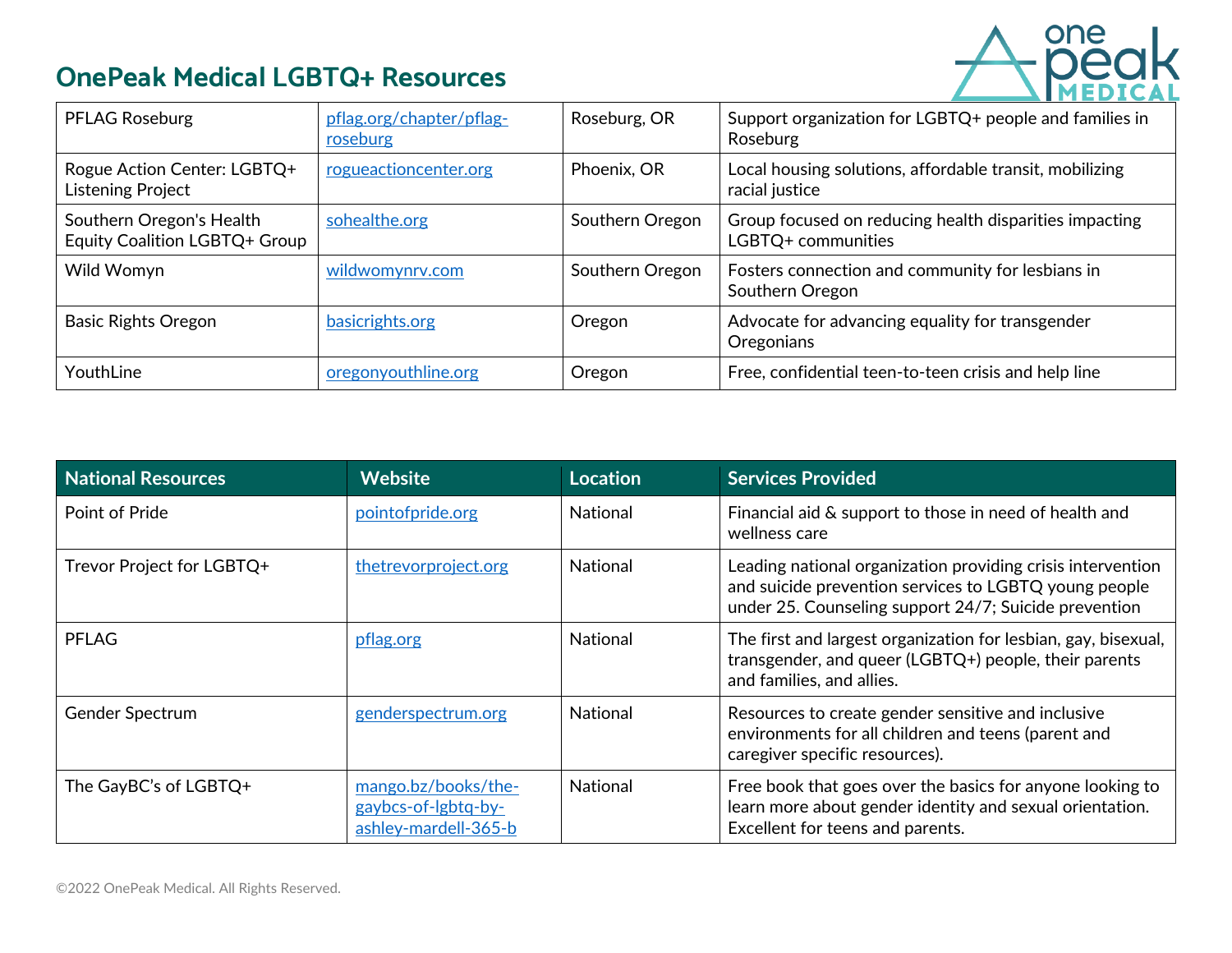

| Trans Lifeline                                                          | translifeline.org | <b>National</b> | Grassroots hotline offering direct emotional and financial<br>support to trans people in crisis $-$ for the trans<br>community, by the trans community. |
|-------------------------------------------------------------------------|-------------------|-----------------|---------------------------------------------------------------------------------------------------------------------------------------------------------|
| <b>World Professional Association for</b><br>Transgender Health (WPATH) | wpath.org         | <b>National</b> | Search engine to help find transgender health providers                                                                                                 |

| <b>Social Media</b>                                  | <b>Location</b> |
|------------------------------------------------------|-----------------|
| amBi Southern Oregon (FB Group)                      | Ashland, OR     |
| <b>Southern Oregon Coast Pride (FB Group)</b>        | Coos Bay, OR    |
| <b>PFLAG of Grants Pass (FB Group)</b>               | Grants Pass, OR |
| <b>Queer Families of Southern Oregon (FB Group)</b>  | Southern Oregon |
| Rogue Valley LGBTQ Group (FB Group)                  | Southern Oregon |
| Southern Oregon LGBTQ Community (FB Group)           | Southern Oregon |
| SissyQs (FB Group)                                   | Southern Oregon |
| The Gay Outdoors of Southern Oregon (FB Group)       | Southern Oregon |
| The Queer Agenda: Rogue Valley (FB Group)            | Southern Oregon |
| <b>Trans Community of Southern Oregon (FB Group)</b> | Southern Oregon |
| Southern Oregon LGBTQ Resources (@SOLGBTQ)           | Southern Oregon |
| <b>Labrys Society</b>                                | Southern Oregon |
| <b>Chrysalis of Oregon</b>                           | Southern Oregon |